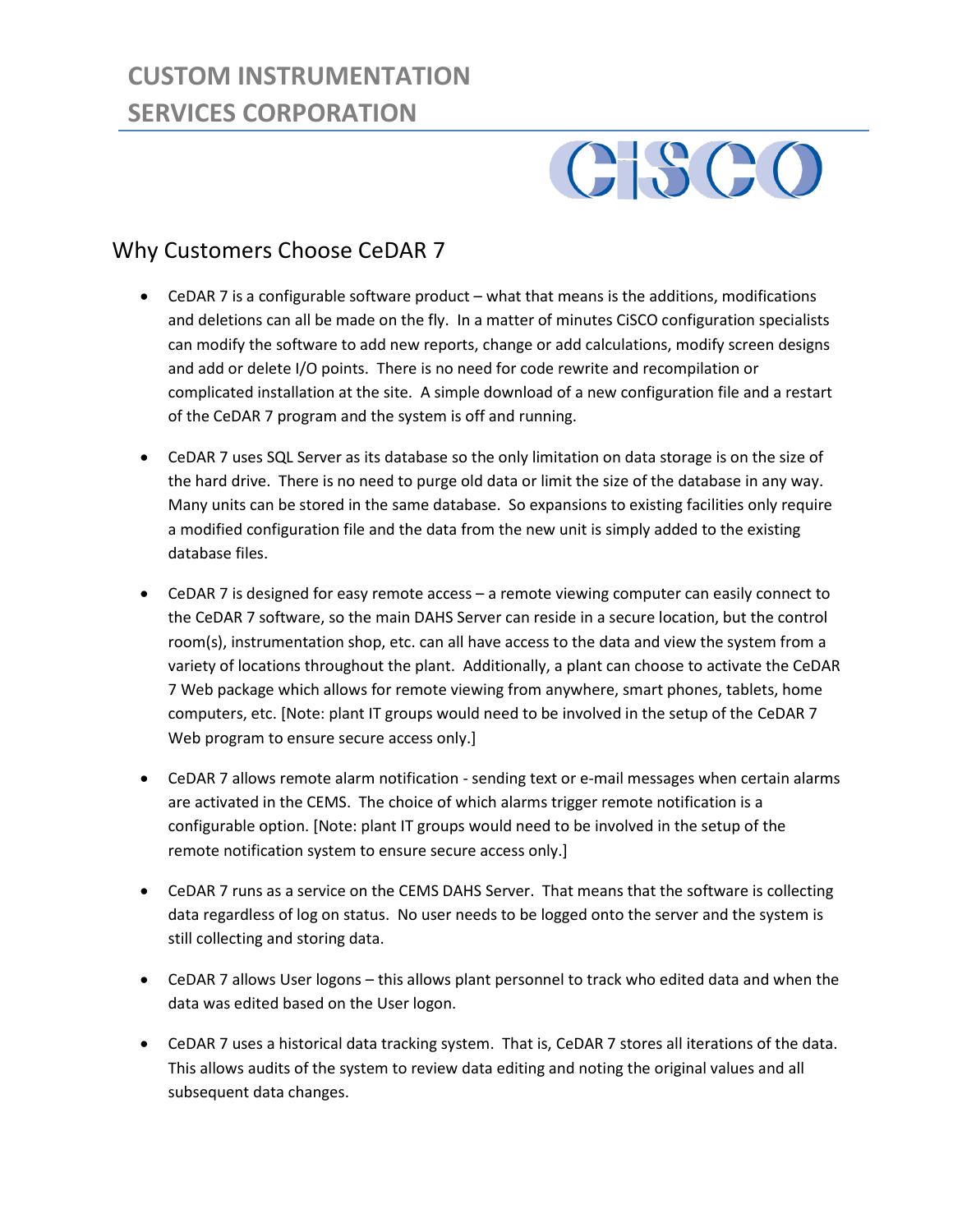- CeDAR 7 comes with a predefined set of plant approved reports, but also includes a Report Wizard to allow plant personnel to create or modify report templates as they see fit. These report templates become part of the system moving forward and do not need to be recreated every time the report is needed.
- All reports can be printed or saved in either pdf format or csv (for import to Excel) format.
- CeDAR 7 uses a real-time data collection database that captures data for CEMS Auditing at levels that can reach the one-second data level. Troubleshooting analyzer or process changes using this data allows plant personnel to view incredible amounts of data for analysis.
- Reports for Certification Test Teams (or Auditors) are easily defined and printed in 10-second, minute or hourly formats and can be set to print each data point or summary values only.
- CeDAR 7, in combination with the PLC control system for the CEMS, ensures that no data is lost due to DAHS Server malfunction or communication loss between the individual CEMS PLCs and the DAHS Server. Many types of PLC's store a minimum of seven days of one-minute data (10,080 minutes), as well as the daily calibrations for the last seven days, for automatic retrieval by CeDAR 7 when communication or DAHS functionality is restored. There is no user interaction necessary for data retrieval to occur, but the CeDAR 7 does allow for a user to force the retrieval of data from the PLC at any time on demand. Additionally, if the DAHS Server were not functioning or if the communication link was broken with the CEMS PLC, the CEMS PLC maintains control of the system so no functional failure of the CEMS would occur due to this break in communication.
- CeDAR 7 backs up its data to an external source daily. This source can be a plant server or an external hard drive – or both (allowing additional peace of mind). If a CeDAR 7 server were to fail, the combination of PLC storage of data for seven days and the external backup files allow for a new CeDAR 7 Server to be operational and have full data recovery in very short order. All CeDAR 7 computers that CiSCO provides are equipped with redundant internal hard drives as a minimum and most use a three-disk array with RAID 5.
- CeDAR 7 has an extremely friendly User Interface. CiSCO designed and wrote CeDAR 7 with the final user in mind. Many of the features built into the CeDAR User Interface were design while working with plant personnel to implement features based on their input.
- CeDAR 7 has a variety of display screens that can be set by the user these include, Giant Numbers, bar graphs and trending screens.
- CeDAR 7 has a very simple and intuitive Reason and Action Code editor that uses colored calendars and pull-down lists to facilitate easy data entry. Reasons and Actions can be free form entered and stored for future use as pull down list items.